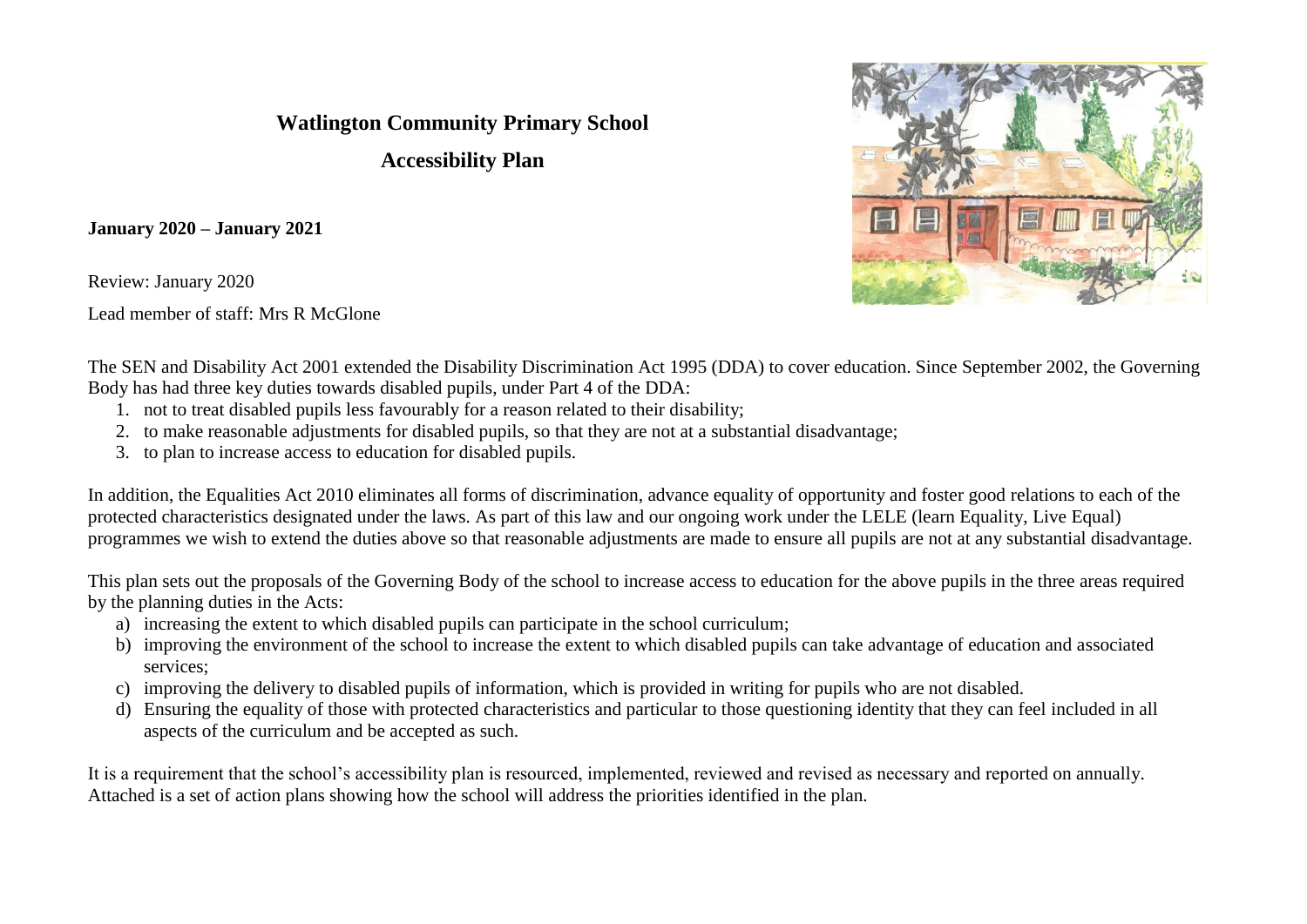The School's Context

We are a Community Primary school for boys and girls age range  $4 - 11$  years. The school comprises of a single storey building with easy access throughout for disabled persons.

The School's Aims

## **Growing and Learning Together**

As a school we:

- Aspire to provide an outstanding education
- Develop confident and independent global citizens for the future
- Provide a friendly and family atmosphere
- Have high expectations for all to achieve
- Strive to forge partnerships with the wider community

We are working within a national framework for educational inclusion provided by:

- Inclusive School (DfES 0774/2001)
- SEN & Disability Act **2001**
- The S**EN Revised Code of Practice 2002**
- The Disability Discriminat**ion Act (amended for school 2001**)
- Code of Practice for Schools (Disability Rights Commission)
- Equality Act 2010

This plan should also be read in conjunction with the schools Equality Statement and Objectives.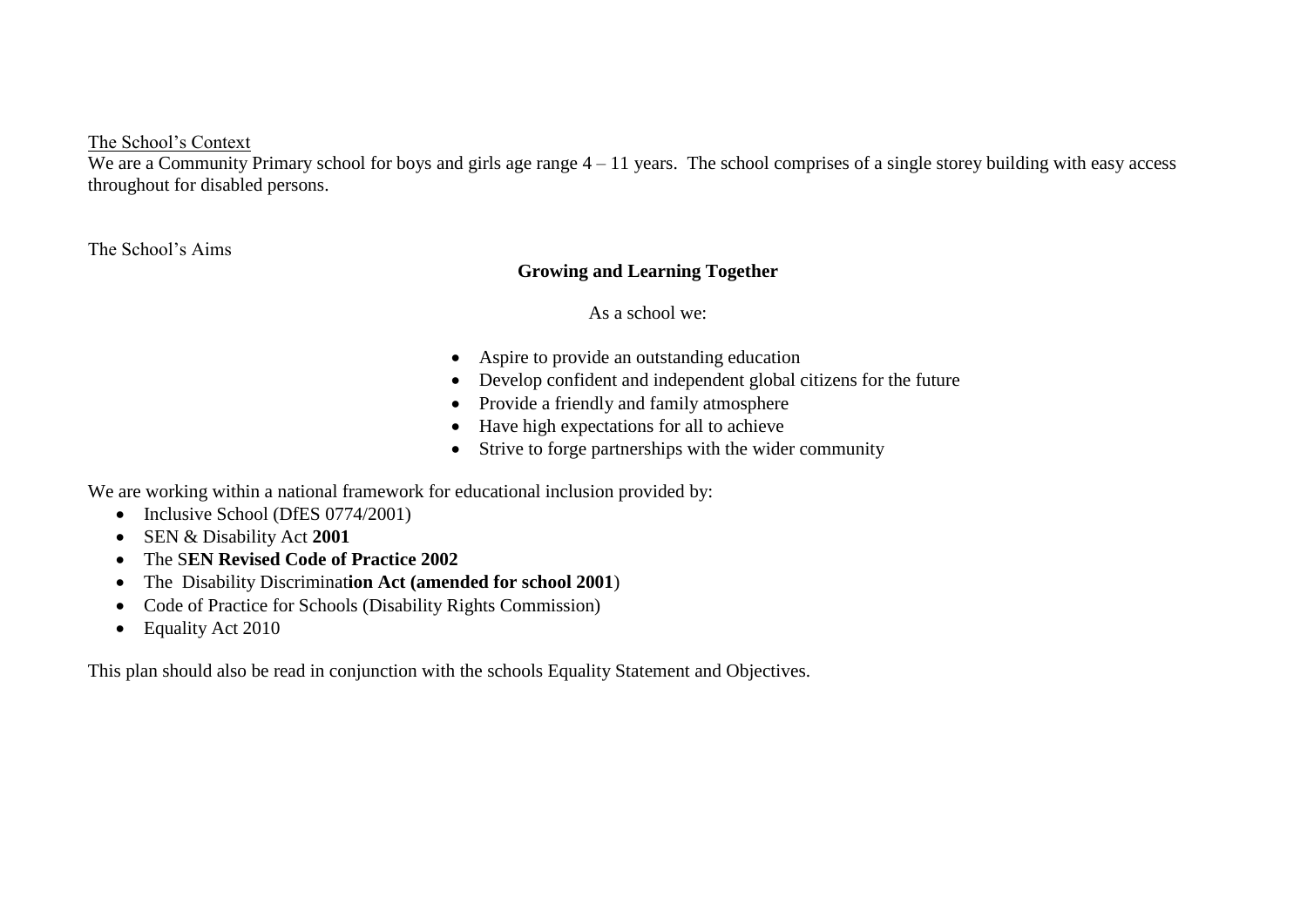#### **1. Starting points**

## **1A: The purpose and direction of the school's plan: vision and values**

The school is inclusive in its approach to all aspects of school life. Governors wish all children to take part fully in the life of the school. We feel it is important to ensure that all learners are included into the class learning environment and can take part fully in all activities. Where appropriate the curriculum is differentiated to allow access for all e.g. adaptations for dyslexia and physical disabilities. In light of the schools LELE project, where necessary the school will make adjustments for pupils who also identify as a different gender than that assigned at birth.

#### **1B: Information from pupil data and school audit**

Watlington Community Primary School has a small proportion of children on the SEND register – equating to 2.5%.

## **1C: Views of those consulted during the development of the plan**

During conversations with Senior Leaders, Class Teachers, parents and pupils areas of the plan are updated and adapted as needs arise.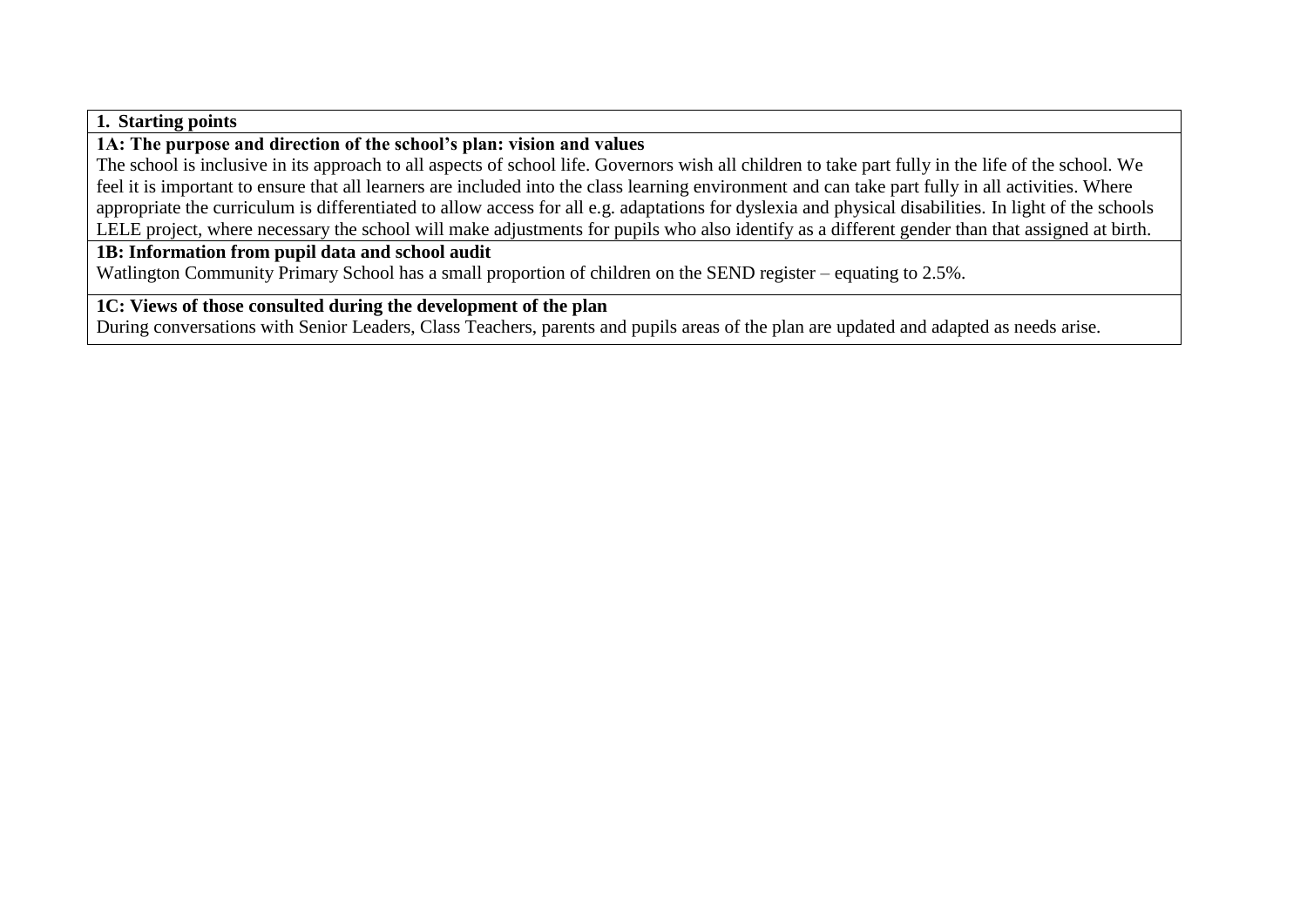**2. The main priorities in the school's plan**

## **2A: Increasing the extent to which disabled pupils can participate in the school curriculum**

Teaching staff are careful to ensure that all pupils can access the curriculum. In core subjects these are taught in mixed abilities so that all children are supported with their learning, Pupils are not discriminated in PE for example as staff ensure that they continue to take part with activities adapted for their disability.

#### **2B: Improving the physical environment of the school to increase the extent to which disabled pupils can take advantage of education and associated services**:

The building is a single storey construction. Increased access to all areas has been enabled through the building of a ramp at the front of the school and to the Year 1 classroom. Each classroom has a fire exit directly to the outside and large doors are in place to enable access to the outside. A disabled toilet is also available to those that may need it.

Each classroom is fitted with a HD board that can allow for increase the size of the font and background colour, one classroom is fitted with a soundfield system for pupils who may be deaf.

## **2C: Improving the delivery to disabled pupils of information that is provided in writing for pupils who are not disabled:**

Where information is normally given out in writing, this can also be given out in other various ways if requested. The majority of our information is now sent out via the App, Parenthub, in which individuals can increase the size of fonts/text where appropriate. Newsletters are also available on the website which can then be downloaded and the font size increased if necessary and in addition we are able to enlarge documents or print on different coloured paper if this is requested.

## **2D: Ensuring that any individual who is questioning identity can access both curriculum and facilities where appropriate**

The schools uniform criteria makes no distinction between boys and girls. At present all toilets, although are labelled girls and boys have the facility to be gender neutral. Staff have been trained to listen empathically to all children and will make adjustments where appropriate.

#### **3: Making it happen**

This plan is under constant review, depending on the abilities, disabilities and individual needs of the pupils and community that come into contact with the school.

A Risk assessment may need to be in place to enable the best access for each individual.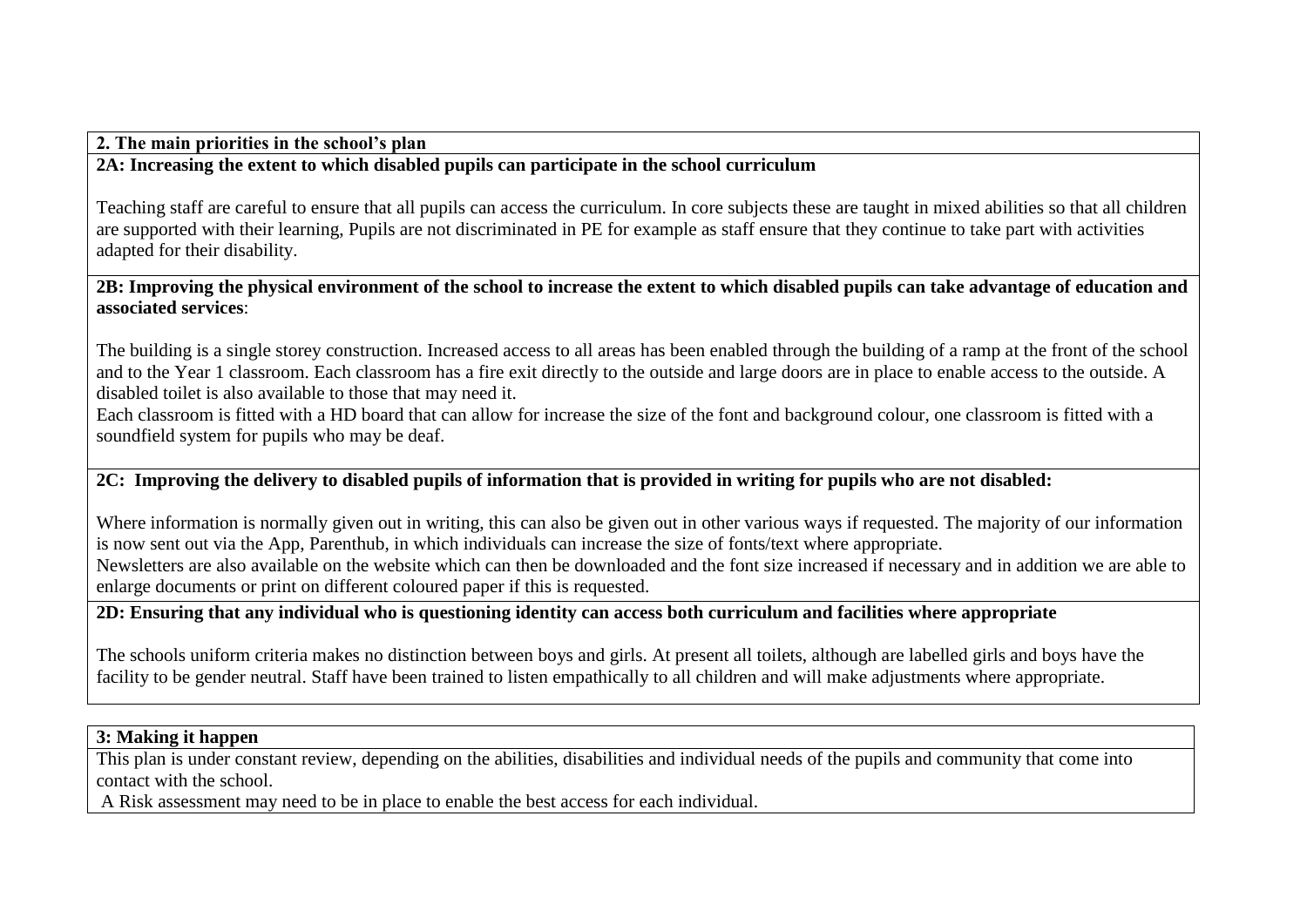#### **3B: Getting hold of the school's plan**

This plan is available via

• The school website;

• available in different formats if requested;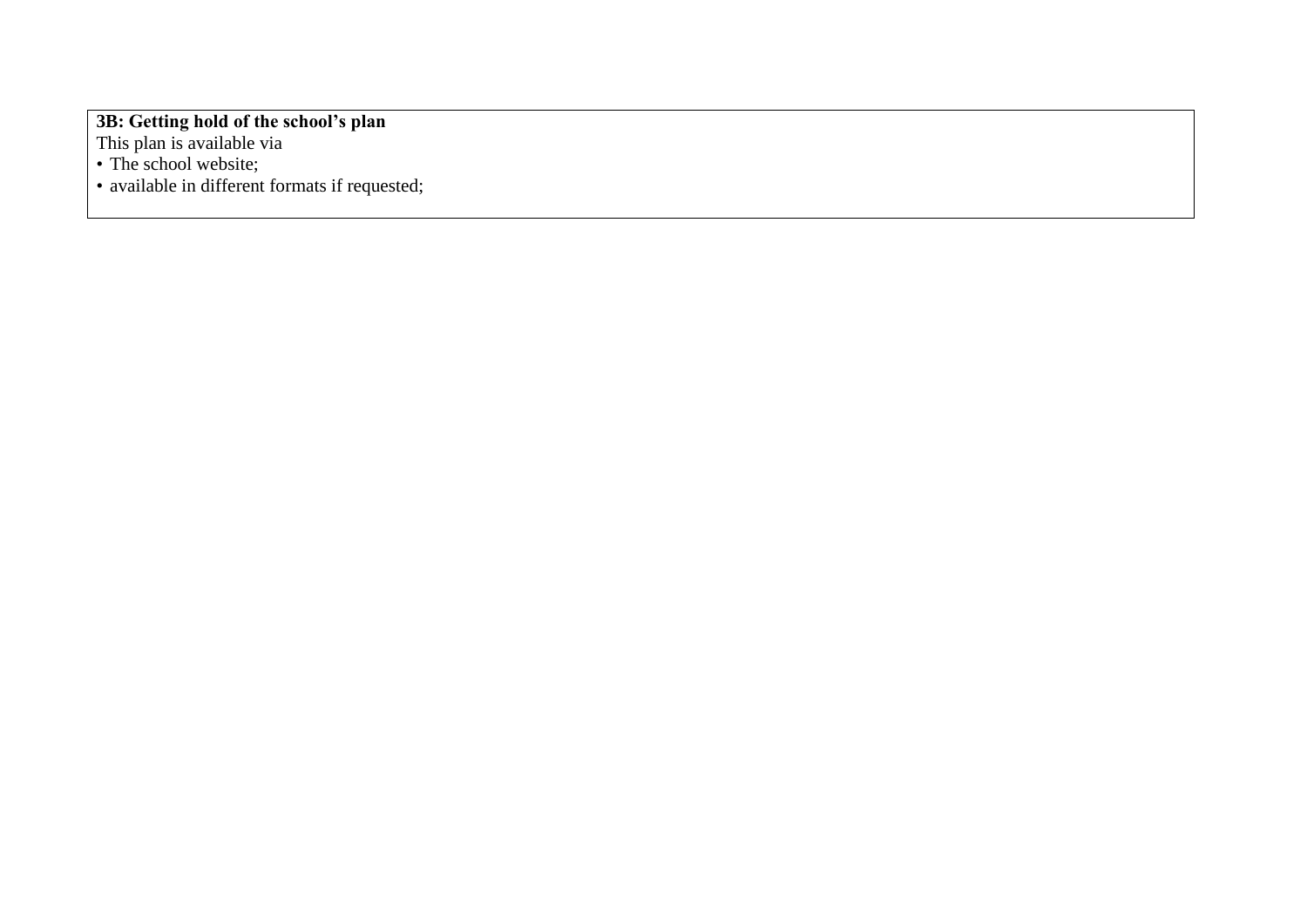# **Accessibility Action Plan**

**School: Watlington CP School DATE: 2018-19** 

| Target                                                                                                                       | <b>Tasks</b>                                                                                                                                                                                                                                                                                                                                                                                                                           | Timescale                     | Resources                                                    | Responsibility                                        | Monitoring                                                                                                                            |
|------------------------------------------------------------------------------------------------------------------------------|----------------------------------------------------------------------------------------------------------------------------------------------------------------------------------------------------------------------------------------------------------------------------------------------------------------------------------------------------------------------------------------------------------------------------------------|-------------------------------|--------------------------------------------------------------|-------------------------------------------------------|---------------------------------------------------------------------------------------------------------------------------------------|
| <b>Access to Curriculum</b><br>Ensure access appropriate<br>for pupils with disabilities.                                    | Where deemed appropriate,<br>ш<br>SENCo to ensure that pupils have<br>access to ICT<br>SENCO to ensure that appropriate<br>$\blacksquare$<br>adjustments are made to<br>environment for pupils with<br>dyslexia and other SEND                                                                                                                                                                                                         | Spring 2020                   | $SEND$ resources $-$<br>to be established<br>per each pupipl | <b>SENCO/SLT</b>                                      | HT / SEN governor /                                                                                                                   |
| <b>Access to Curriculum</b><br>Create effective learning<br>environments for all<br>utilising feedback from<br>pupil groups. | Reinforce responsibilities of all<br>п.<br>teachers as outlined in the National<br>Curriculum Inclusion Statement.<br>Ongoing programme of staff<br>٠<br>training in SEN and disability<br>awareness to reflect diverse needs<br>of students within the school and<br>anticipatory duties.<br>Constant review of RSE / LELE<br>$\blacksquare$<br>objectives to ensure all pupils are<br>catered for, regardless of gender<br>identity. | Ongoing<br>Ongoing<br>ongoing | Staff meeting<br>Staff meeting<br>RSE / LELE<br>curriculum   | All staff<br><b>SENDCO</b><br>RSE lead / all<br>staff | SENC <sub>o</sub> through<br>lesson observations<br>and sampling lesson<br>planning<br>Leadership Team and<br><b>SEN</b><br>Governors |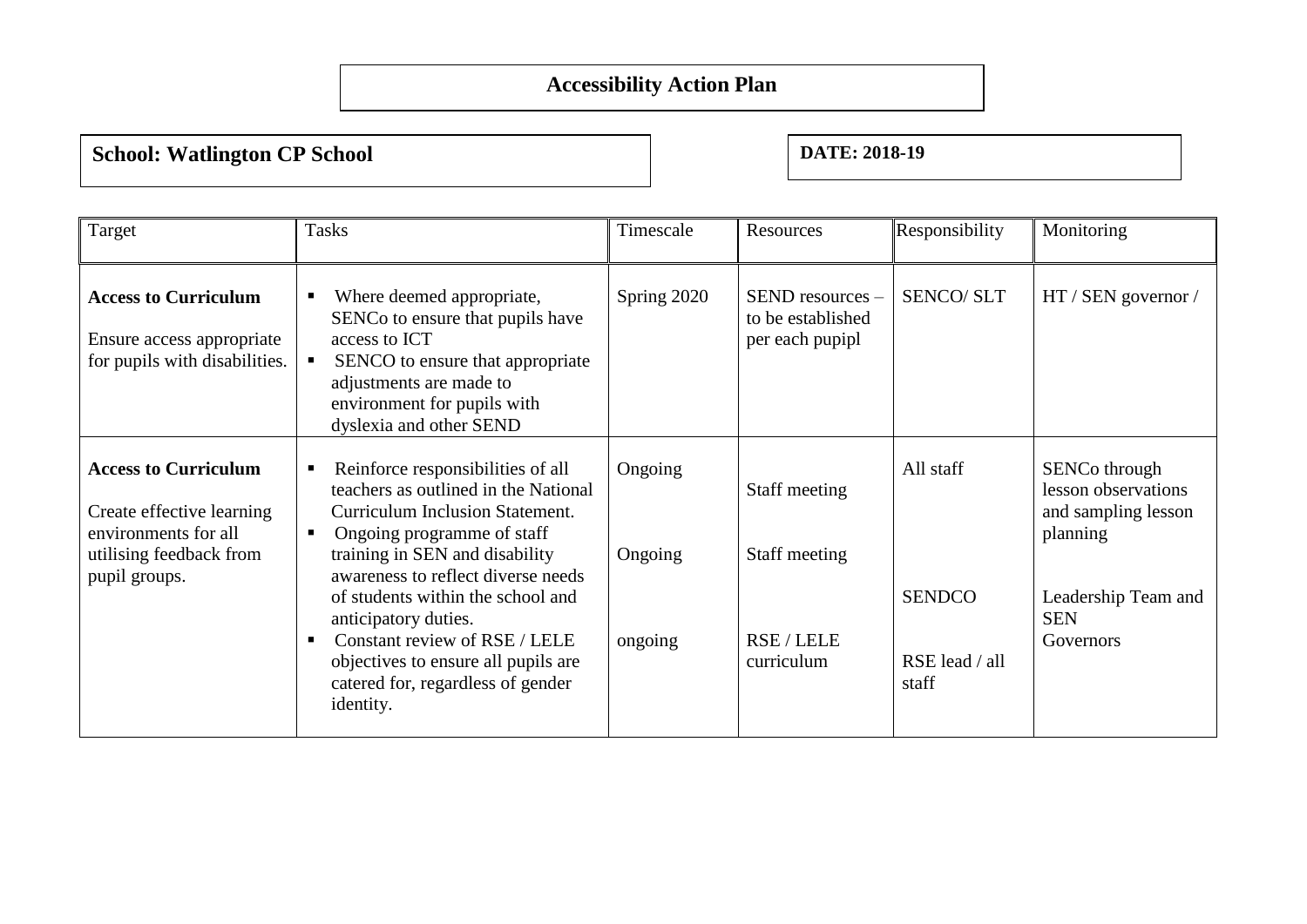| <b>Access to wider</b><br>curriculum<br>Increase participation in<br>school activities.                              | Ensure all PE lessons are inclusive<br>$\blacksquare$<br>as conducted by sports coaches. -<br>increase in uptake of Daily Mile<br>and/or Daily Challenges                             | Ongoing                                   | Daily Mile course                                       | All staff                              | Leadership Team<br>Governors     |
|----------------------------------------------------------------------------------------------------------------------|---------------------------------------------------------------------------------------------------------------------------------------------------------------------------------------|-------------------------------------------|---------------------------------------------------------|----------------------------------------|----------------------------------|
| <b>Impact Analysis</b><br>Ensure all policies<br>consider the implications<br>of Disability Access.                  | Ensure when writing policies $-$<br>$\blacksquare$<br>ensure accessibility is considered at<br>each stage                                                                             | Ongoing<br>through policy<br>review cycle | Leadership Team<br>and SENCo time<br>to review policies | Leadership<br>Team and<br><b>SENCo</b> | Governors                        |
| <b>Premises</b><br>Monitor site access to<br>meet diverse needs of<br>pupils, staff, parents and<br>community users. | Review evacuation plans<br>п<br><b>Review Premises Development</b><br>٠<br>Plan                                                                                                       | Spring 2020                               |                                                         | Leadership<br>Team                     | Governors                        |
| <b>Attitudes</b><br>To promote positive<br>attitudes to disability and<br>gender                                     | Continue LELE work to celebrate<br>٠<br>all differences as per action plan,<br>Look into involving local<br>$\blacksquare$<br>disability groups in assemblies and<br>visits to school | Ongoing                                   | LELE action plan                                        | <b>SLT</b>                             | Leadership Team and<br>Governors |